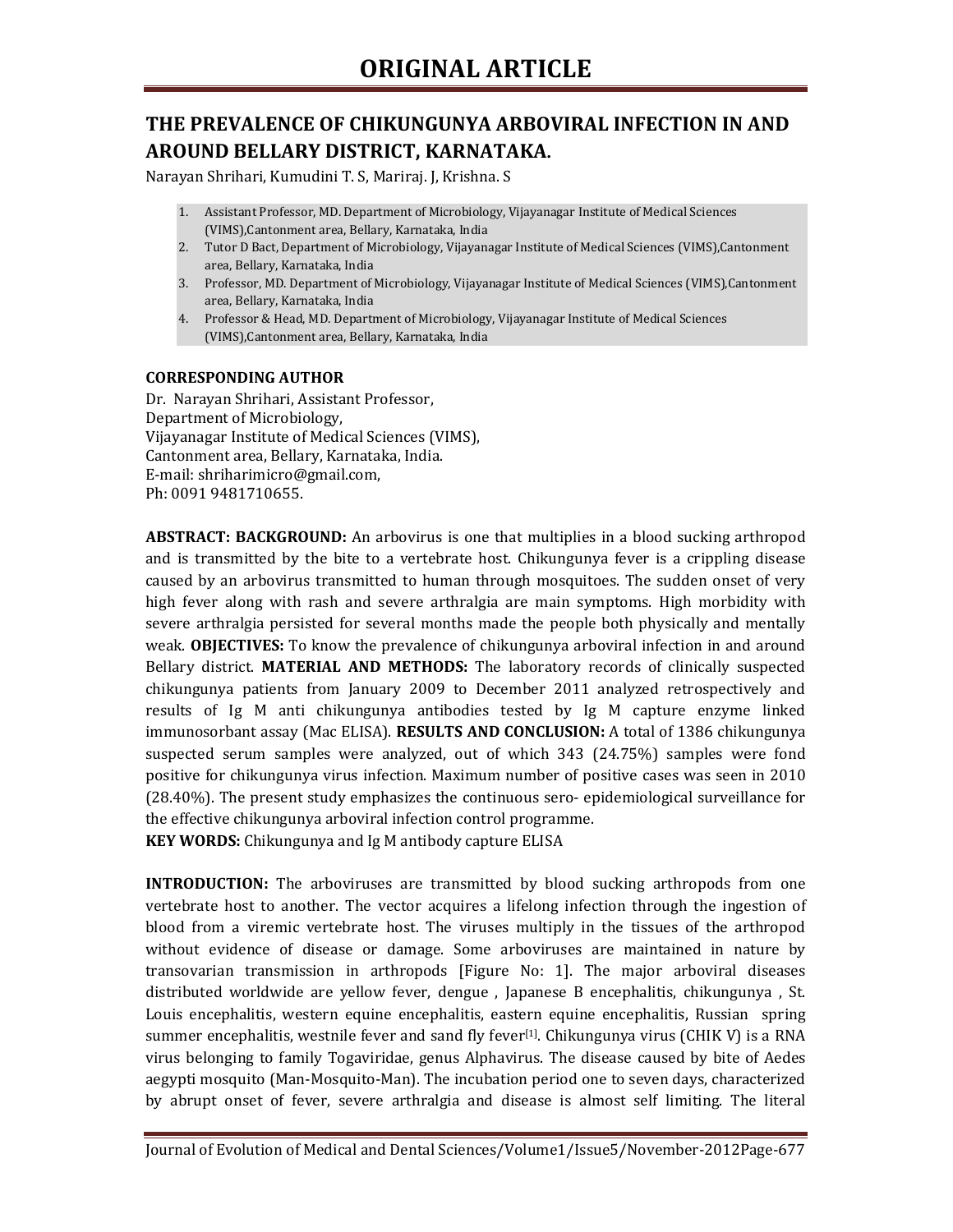# **ORIGINAL ARTICLE**

meaning of chikungunya is "that which bends up" that stooped posture developed due to arthritic symptoms of the disease  $[2]$ . The disease is generally non-fatal and the acute phase resolves within three to four days leaving the arthralgic syndrome persisting for some more time. The serological studies have repeatedly demonstrated the presence of antibodies in human [2,3]. Incubation period one to seven days, CHIK V produces disease about 48 hours after mosquito bite. Viraemia declines within three to four days  $[2,3]$ . Neutralizing antibodies can usually be detected after five days fading viraemia<sup>[2]</sup>. All age groups were affected including newborns. Recovery from the disease varies by age and longer for elders. Younger patients recover within 5-15days and middle agers recover in one to three months [2]. Chikungunya fever is an acute illness characterized by a sudden onset of high fever, rash and joint pain. The most significant symptom of CHIK V related disease consists of a painful arthralgia that occurs in almost 100% of patients. Most infections completely resolve within weeks but there are reported cases of CHIK V induced arthralgia lasting for months or even for years in the form of recurrent or persistent episodes  $[2,4]$ . The clinically suspected cases screened using immunochromatography test kits (Rapid tests) and followed by ELISA detection of Ig M antibodies and confirmed by virus isolation and virus nucleic acid in sera by RT-PCR [5] The vector-borne disease and mosquitoes breeding sites are playing an important role in the transmission and propagation of chikungunya. The present study briefly describes the disease in general, laboratory diagnosis and the prevalence of chikungunya in and around Bellary.

**MATERIAL AND METHODS:** The study was conducted at a tertiary care Hospital from January 2009 to December 2011. A total of 1386 serum samples from suspected chikungunya cases included in our study. Aseptic precautions, two to five ml of blood samples were collected by venipuncture for chikungunya suspected cases. The samples transported to the Microbiology laboratory in vaccine carriers with duly filled requisition forms. The serum was separated by centrifugation of the whole blood sample and labeled with the particulars of the patient and stored in the refrigerator at -20 $\circ$ C [6]. The test kits used chikungunya Ig M antibody capture ELISA supplied by Group leader, Arbovirus Diagnostics, National Institute of Virology, Pune, India. The tests performed strictly as per the manufacturers' instructions.

**RESULTS:** During the three years of study period, 1386 Chikungunya suspected serum samples were analyzed, out of these 343 (24.75%) samples were positive for Chikungunya virus infection [Table No: 1]. The prevalence of Chikungunya is high in 2010 (28.40%) [Table No: 2]. Male to Female ratio of fever diagnosis in suspected cases is 0.98 [Table No: 3] and majority of cases belong to age group more than 15 years [Table No: 4].

**DISCUSSION:** The 2005-2006 epidemics in Indian Ocean island was the most devastating and had very complicated clinical manifestations associated with encephalopathy and hemorrhagic fever [7]. Arthralgia persisted for months and years with excruciating pain in joints and ankles  $[7,8]$ . The most affected were the aged adults and suffering from diabetes, alcoholic hepatopathy and impaired renal functions  $[7,9]$ . In India, Ahmedabad city, Gujarat and Kerala states experienced large scale out breaks with morbidity and extensive incapacitation [7]. The Kerala state had worst epidemic as the infection run through 2006 to 2008 affecting the whole state. Unique complications such as swollen limbs with painful arthralgia which persisted for long periods were witnessed among the patients [7]. Karnataka state also more affected during 2006 outbreak, 27 Districts of the state reported over (54.74%) suspected cases. Several districts of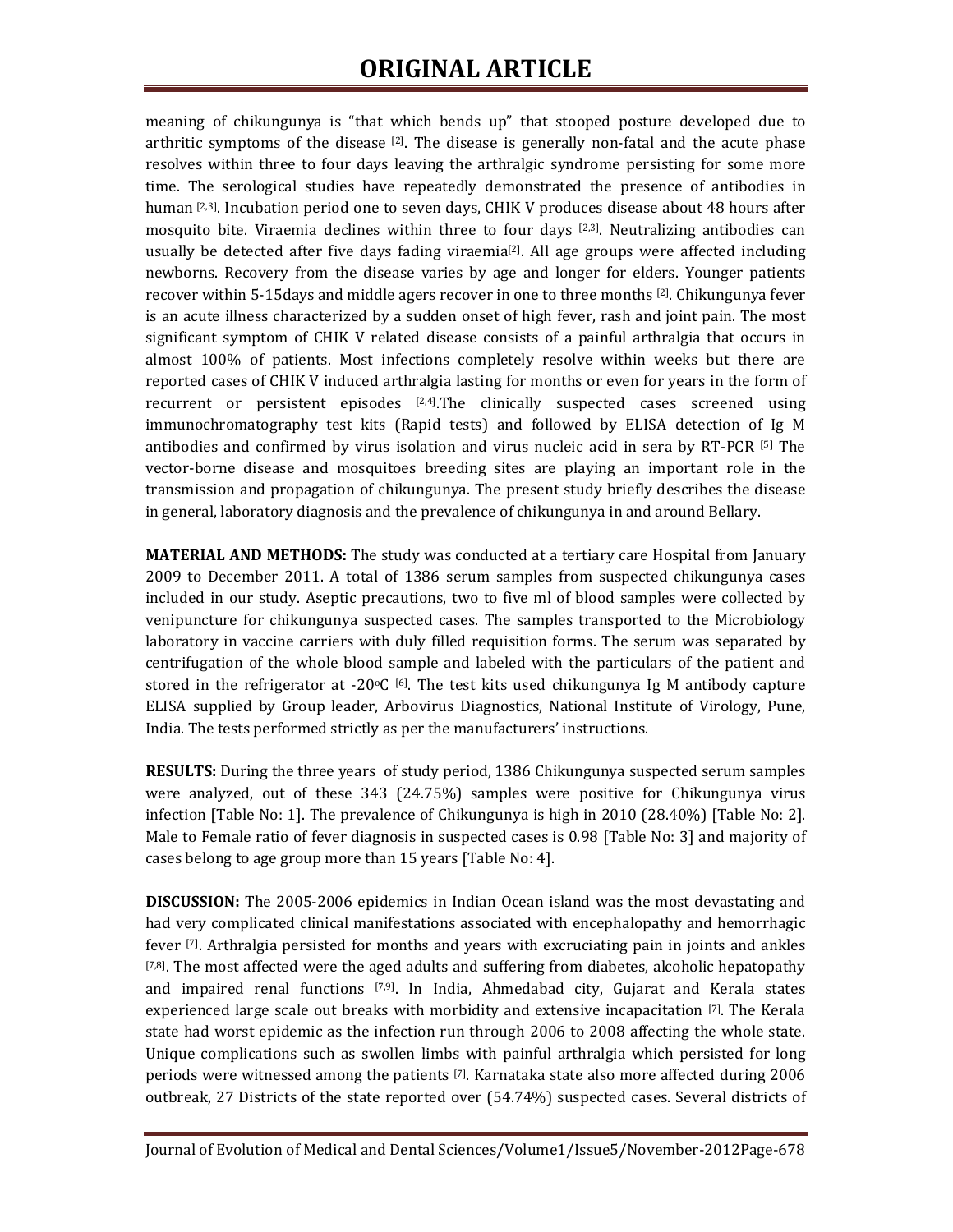the state such as Bellary, Gulbarga, Tumkur, Bidar, Raichur, Dharwad, Chitradurga, Davangere, Kolar and Bijapur have reported more number of chikungunya cases during epidemic outbreak [10]. More than 64% of the entire suspected cases in reported in India during 2008 [10]. We have noticed that chikungunya outbreak in and around Bellary. The number of confirmed cases are more in 2010 (28.40%) than in 2009 (23.07%) and subsequently decreased in 2011(19.05%) [Table No: 2]. All three years statistics revealed that majority of the cases belong to age group of 15 years and above [Table No: 4]. The serological study indicated that arthropod-borne virus Chikungunya was prevalent in and around Bellary district, although the prevalence differed according to age, sex, geographic location and the individual virus. The geographical distribution had a significant influence on the prevalence of antibodies to the virus. This might be explained by the possible impact of ecological characteristics of the areas on the natural cycles of the arthropod-borne viruses under consideration [11]. Chikungunya disease recently emerged as an important public health problem in India. The epidemic occurs in the Indian Ocean islands during 2006[12]. More than 64% of the entire suspected cases reported in India during 2008 [13]. We have noticed that Chikungunya outbreak in and around Bellary district. The number of confirmed cases were more in 2010 (28.40%) than in 2009 (23.07%) and subsequently decreased in 2011 (19.05%).

**CONCLUSION:** The arboviral infections mainly dengue, chikungunya and Japanese B Encephalitis are most common in tropical and subtropical regions. Until the recent epidemic, CHIK V did not receive much attention due to low mortality, infrequent occurrence and absence in the developed countries. The serological results (Ig M antibody capture ELISA) clearly establish the etiology.

**KEY MESSAGE:** Prevention is better than cure.

#### **REFERENCES:**

- 1. Jawetz, Melnick, Adelberg, Arthropod borne and Rodent borne viral diseases In: Medical Microbiology, Chapter 38, 23rd edition, Singapore, The Mc Graw Hill Companies; 2004:514.
- 2. Chhabra M, Mittal V, Bhattacharya D, Rana UVS, Lal S, Chikungunya fever: A re-emerging viral infection, Indian Journal of Medical Microbiology, 2008; 26(1): 5-12.
- 3. Srikanth P, Sarangan G, Mallilankaraman, Nayar SA, Barani R, Mattew T, et al, Molecular Characterization of Chikungunya virus during an outbreak in South India, Indian Journal of Medical Microbiology, 2010; 28(4): 299-302.
- 4. Cavrini F, Gaibani P, Pierro AM, Rossini G, Landini MP, Sambri V, Chikungunya: an emerging and spreading arthropod-borne viral disease, Journal of Infection in Developing Countries, 2009;3(10): 744-752.
- 5. Alyson Kelvin A, Outbreak of Chikungunya in the Republic of Congo and the Global picture, Journal of Infection in Developing Countries, 2011; 5(6): 441-444.
- 6. Anuradha SK, SurekhaYA, Sathyanarayan MS, Suresh S, Krishna S, Satish SP, Mariraj J, Ravikumar R , Japanese Encephalitis virus; common cause of viral encephalitis in paediatric age group in Bellary, Karnataka, India, Journal of Clinical and Diagnostic Research, 2011; 5(3): 480-482.
- 7. Sudeep AB, Parashar D, Chikungunya: an overview, Journal of Bioscience, 2008; 33(4): 443-449.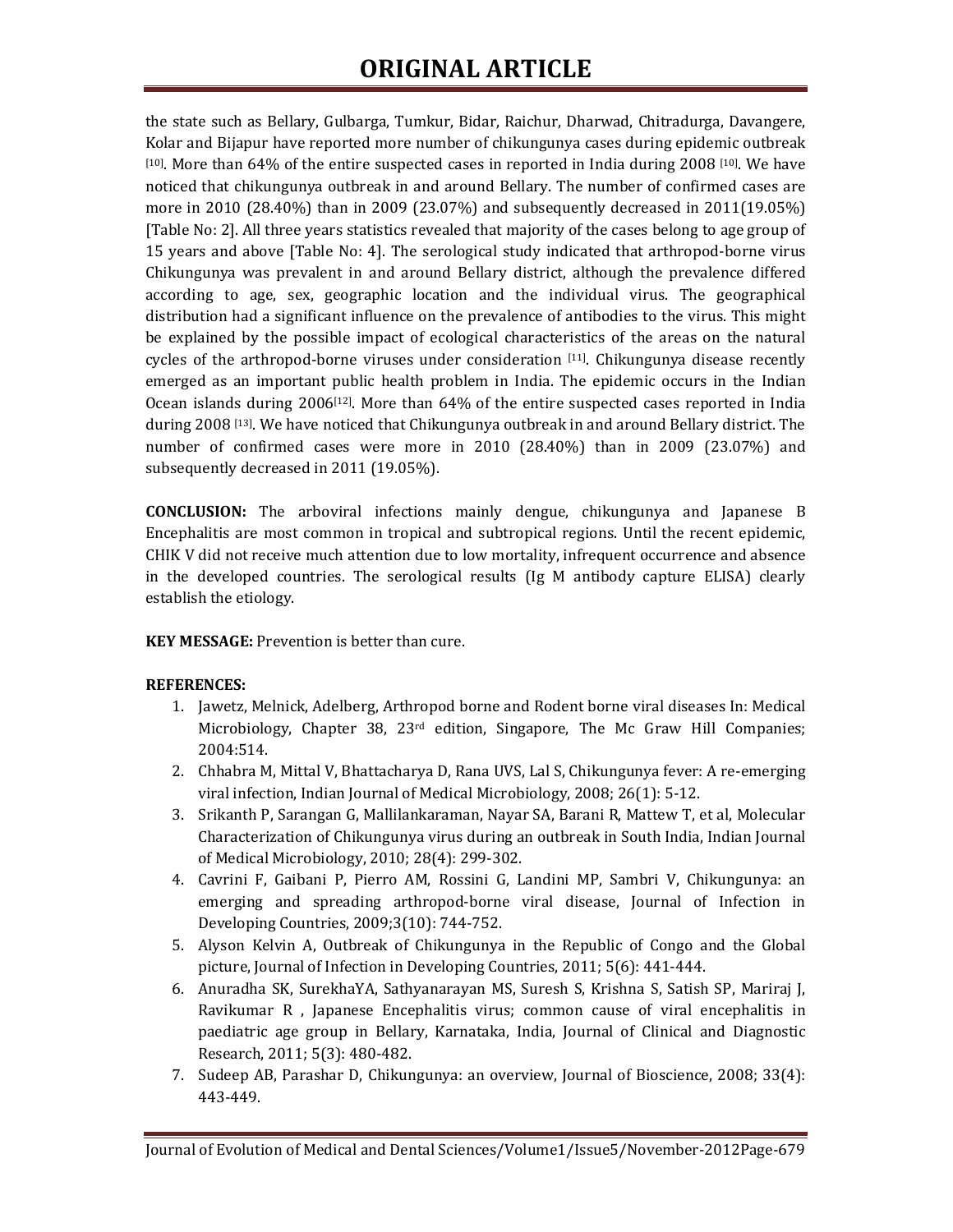- 8. Pialoux G, Gauzere BA, Jaureguiberry S, Strobel M, Chikungunya : an epidemic arboviruses, Lancet Infectious Diseases, 2007; 7:319-327.
- 9. Couderc T, Chretien F, Schilte C, Disson O, Brigitte M, Guivel BF, Touret Y, Barau G, et al, A mouse model for Chikungunya: young age and inefficient type-I interferon signaling are risk factors for severe disease, PLoS Pathogens, 2008; 4:29.
- 10. Talawar AS, Pujar HS, An outbreak of Chikungunya epidemic in South India-Karnataka, International Journal of Research and Reviews in Applied Sciences, 2010; 5(3): 229-234.
- 11. Padbidri VS, Wairagkar NS, Joshi GD, Umarani UB, Risbud AR, Gaikwad DL, Bedekar SS, Divekar AD, Rodrigues FM, A serological survey of Arboviral diseases among the Human population of the Andaman and Nicobar islands, India, Southeast Asian Journal of Tropical Medicine and Public Health, 2002; 33 (4): 749-800.
- 12. Ukey PM, Bondade SA, Paunipagar PV, Powar RM, Akulwar SL, Study of seroprevalence of dengue fever in Central India, Indian Journal of Community Medicine, 2010; 35: 517- 519.
- 13. Kalantri SP, Joshi R, Riley LW, Chikungunya epidemic: An Indian Perspective, National Medical Journal of India, 2006; 19: 315-322.

#### **Table No: 1 Distribution of suspected and confirmed Chikungunya cases**

|      | <b>Suspected Cases   Confirmed Cases</b> | Percentage |
|------|------------------------------------------|------------|
| 1386 | 343                                      | 24.75      |

**Table No: 2 Distribution of Chikungunya suspected and confirmed cases according to year** 

| Year  | <b>Suspected Cases</b> | Confirmed Cases | Percentag |
|-------|------------------------|-----------------|-----------|
|       |                        |                 | e         |
| 2009  | 802                    | 185             | 23.07     |
| 2010  | 500                    | 142             | 28.40     |
| 2011  | 84                     | 16              | 19.05     |
| Total | 1386                   | 343             | 70.52     |

**Table No: 3 Distribution of clinically suspected cases according to gender** 

| Gender | <b>Suspected Cases</b> |
|--------|------------------------|
| Male   | 689                    |
| Female | 697                    |
| Total  | 1386                   |

**Table No: 4 Distribution of clinically suspected cases according to age** 

| <b>Age in Years</b> | <b>Suspected Cases</b> |
|---------------------|------------------------|
| Less than 5         | 12                     |
| 5 to 10             | 38                     |
| 10 to 15            | 261                    |
| More than 15        | 1075                   |
| Total               | 1386                   |